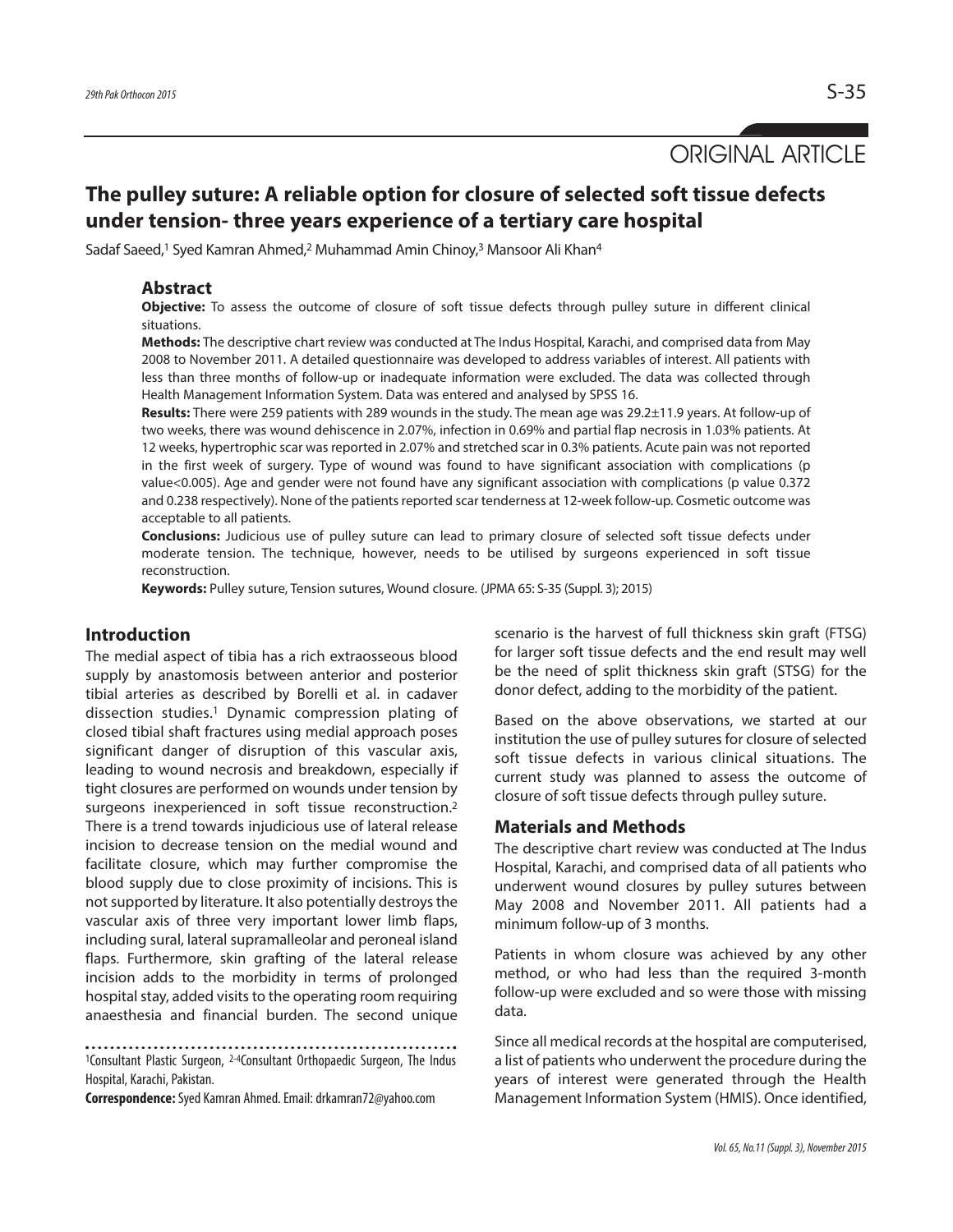the programme assessed each medical record to determine if the patient met the selection criteria. A data extraction sheet was used to extract pertinent data.

The sheet included date and year of surgery, age (years), follow-up (months), gender, medical problem, site of injury/surgery, follow-up (months), pain (first week of surgery), infection, dehiscence, skin flap necrosis ( at two weeks of surgery), scar hypertrophy, stretched scar and scar tenderness (at 12 weeks of surgery).

Patient satisfaction was assessed through documantation at follow-up. Additionally, photographs were also obtained where available. Patient's identity was not revealed in any of the photographs, and the study was approved by the institutional ethics committee.

All wounds had been closed in single layer using either absorbable or non-absorbable suture. A vertical mattress suture was applied and before knot-tying the needle was looped back from the suture loop on the opposite side. After application of the pulley sutures, rest of the wound was closed with running vertical or horizontal mattress sutures. No skin undermining was done in any case (Figure-1). The sutures were removed at two to three weeks depending on the state of the wound.

Data was entered and analysed using SPSS 16. Mean  $\pm$ standard deviation were computed for quantitative variable (age). Frequency and percentage were computed for all the qualitative variables. Chi-square test or Likelihood ratio test or Fisher exact test, as appropriate, were applied to check significant association between various qualitative variables. Effect modifiers were controlled through stratification of age and gender. P<0.05 was considered significant.

## **Results**

There were 289 wound closures in 259 patients in the study (Table-1). Elective wound closures (26%) included 50 after dynamic compression plating (DCP) of tibia and 20 after DCP forearm bones. Thirteen miscellaneous wounds(4.5%) included thenar H flaps, thenar paired flap, wound closures after transversus rectus abdominis muscle (TRAM) flap and wound necrosis after total knee replacement.

Wound type was found to be significant for complications (p=0.005) (Table-2).

In terms of complications, hypertrophic scar (at 12-week follow-up) was observed in 6 (2.07%) wound closures. The scars responded very well to oil massage and settled in few months. No additional procedures were required. All of these scars occurred in the FTSG donor site closure **Table-1:** Descriptive analysis.

| <b>Variables</b>                             |                 |
|----------------------------------------------|-----------------|
| Age; Mean±SD                                 | $29.2 \pm 11.9$ |
| (min, max)                                   | (4, 60)         |
| Gender                                       |                 |
| Male; N (%)                                  | 197 (68.2)      |
| Female; $N$ (%)                              | 92 (31.8)       |
| Types of Wound; N (%)                        |                 |
| FTSG donor site                              | 143 (49.5)      |
| Abdominal flap donor site                    | 11(3.8)         |
| Elective wound closure                       | 75 (26)         |
| Infected wounds                              | 20(6.9)         |
| <b>Tumour excision</b>                       | 9(3.1)          |
| Abdominoplasty wounds                        | 10(3.5)         |
| Donor site of rotational flap in lower limbs | 8(2.8)          |
| Miscellaneous wounds                         | 13 (4.5)        |
| Complications; n (%)                         |                 |
| Wound dehiscence                             | 6(2.1)          |
| Partial skin flap necrosis                   | 3(1)            |
| Infection                                    | 2(0.7)          |
| Hypertrophic scar                            | 6(2.1)          |
| Stretched scar                               | 1(0.3)          |

FTSG: Full-thickness skin graft.



Figure-1: Pulley suture technique diagram.

group which had 143 wounds. In the FTSG group, 60 were harvested from the thigh, 50 from the groin, 20 from the forearm, 10 from the abdomen and 03 from the hypothenar eminence. Three out of 60 (5%) FTSG closure were thigh hypertrophied, whereas 3 out of 50 (6%) closures were groin hypertrophied. There was no scar problem on any other site. Stretched scar (at 12-week follow-up) was seen in 1(0.9%) patient in the abdominal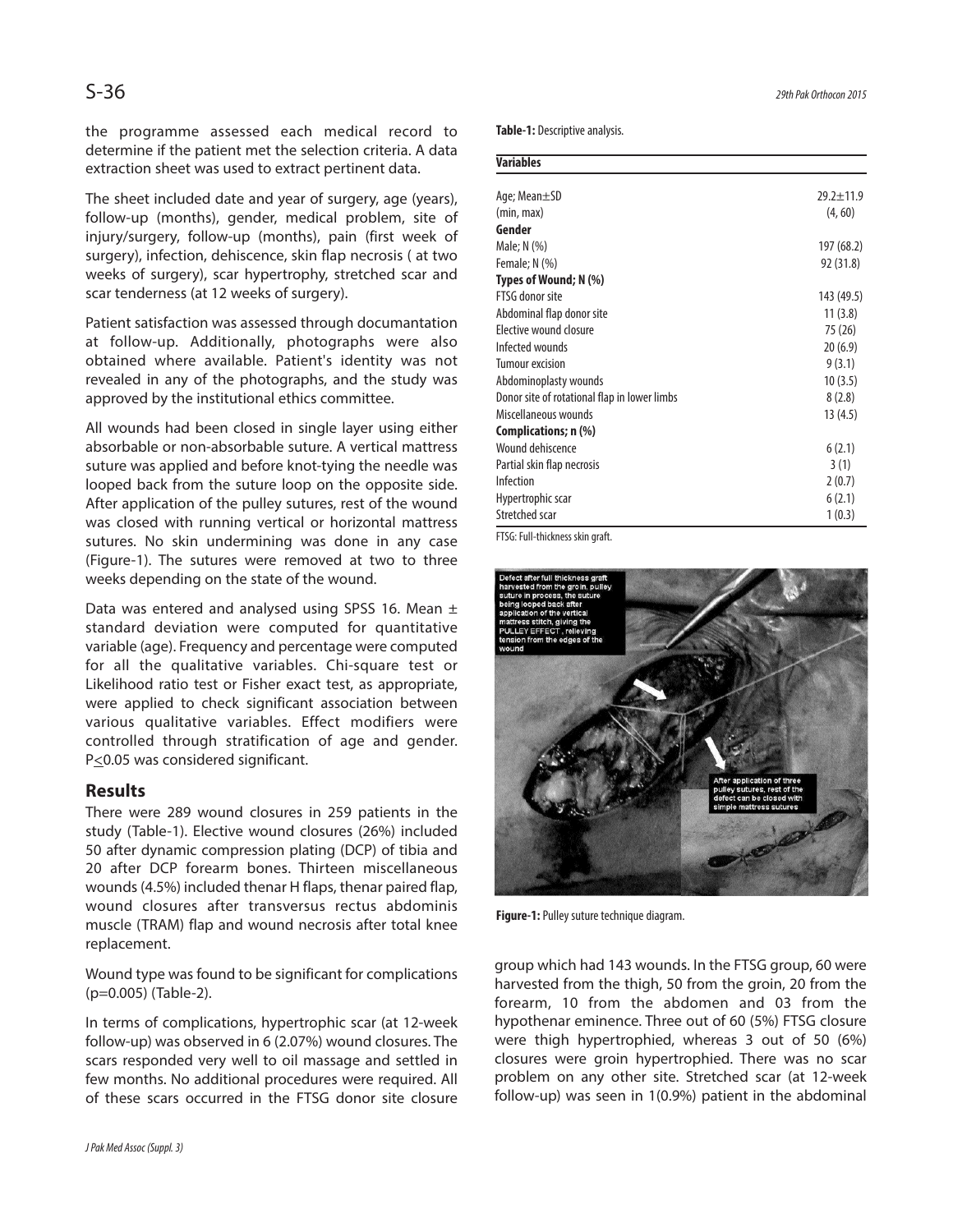Table-2: Association of age, gender and wound type with complications.

|                                              | <b>Complications</b> |               |              |           | P-value    |
|----------------------------------------------|----------------------|---------------|--------------|-----------|------------|
|                                              | N <sub>0</sub>       |               | <b>YES</b>   |           |            |
|                                              | Mean                 | <b>SD</b>     | Mean         | <b>SD</b> |            |
| Age                                          | 29.05                | 11.792        | 32.08        | 14.648    | $0.372**$  |
| Gender                                       | Ν                    | $\frac{0}{0}$ | Ν            | $\%$      |            |
| Male                                         | 186                  | 67.4          | 11           | 84.6      | 0.238§     |
| Female                                       | 90                   | 32.6          |              | 15.4      |            |
| Type of wound                                | Ν                    | $\%$          | Ν            | $\%$      |            |
| FTSG donor site                              | 137                  | 49.60         | 6            | 46.20     | $0.005*$ + |
| Abdominal flap donor site                    | 10                   | 3.60          |              | 7.70      |            |
| Elective wound closure                       | 75                   | 27.20         |              | 0.00      |            |
| Infected wounds                              | 18                   | 6.50          |              | 15.40     |            |
| Tumour excision                              | 9                    | 3.30          | 0            | 0.00      |            |
| Abdominoplasty wounds                        | 10                   | 3.60          | $\mathbf{0}$ | 0.00      |            |
| Donor site of rotational flap in lower limbs | 8                    | 2.90          | $\mathbf{0}$ | 0.00      |            |
| Miscellaneous wounds                         | 9                    | 3.30          | 4            | 30.80     |            |

\*P-value< 0.05,\*\*Independent samplet-test, §Fisherexact test,†Likelihoodratiotest-

Complication: Presence of any one of the following complications wound dehiscence, partial skin flap necrosis, infection, hypertrophic scar and stretched scar

SD: Standard deviation

FTSG: Full-thickness skin graft.



Figure-2: Closure of full thickness skin graft donor site from the thigh. a) Large defect after harvesting full thickness skin graft. b) Pulley sutures in place approximating the wound in one layer without any undermining of the skin. c) Final closure of the defect completed with running vertical mattress suture. d) Appearance of the donor site at completed with running vertical mattress suture. d) Appearance of the donor site at **Figure-3:** Skin closure after wound excision for skin necrosis post-bilateral total knee<br>Figure-3: Skin closure after wound excision for

flap donor site closure group that had 11 patients. Wound dehiscence (at 2-week follow-up) occurred in 6(2.07%) patients. There was one patient in the abdominal flap donor site closure group, where partial wound dehiscence occurred as a result of early suture removal at two weeks. This required re-suturing and resulted in uneventful recovery. Two patients had infected wounds and dehiscence occurred as a result of infection despite wound excision. One patient settled with wound



replacement in a rheumatoid patient. a & d) Right and left knee, necrosis of wound margins 2 weeks from surgery. b & e) Right and left knee, wound excision and closure with pulley sutures. c & f) Right and left knee, appearance of wounds at six weeks from closure.

debridement and closure and the other patient required debridement and flap reconstruction. One patient developed partial wound dehiscence after closure of the wound over the shin post-removal of malignant melanoma. The last two cases occurred in two chronic non-healing wounds in diabetic patients.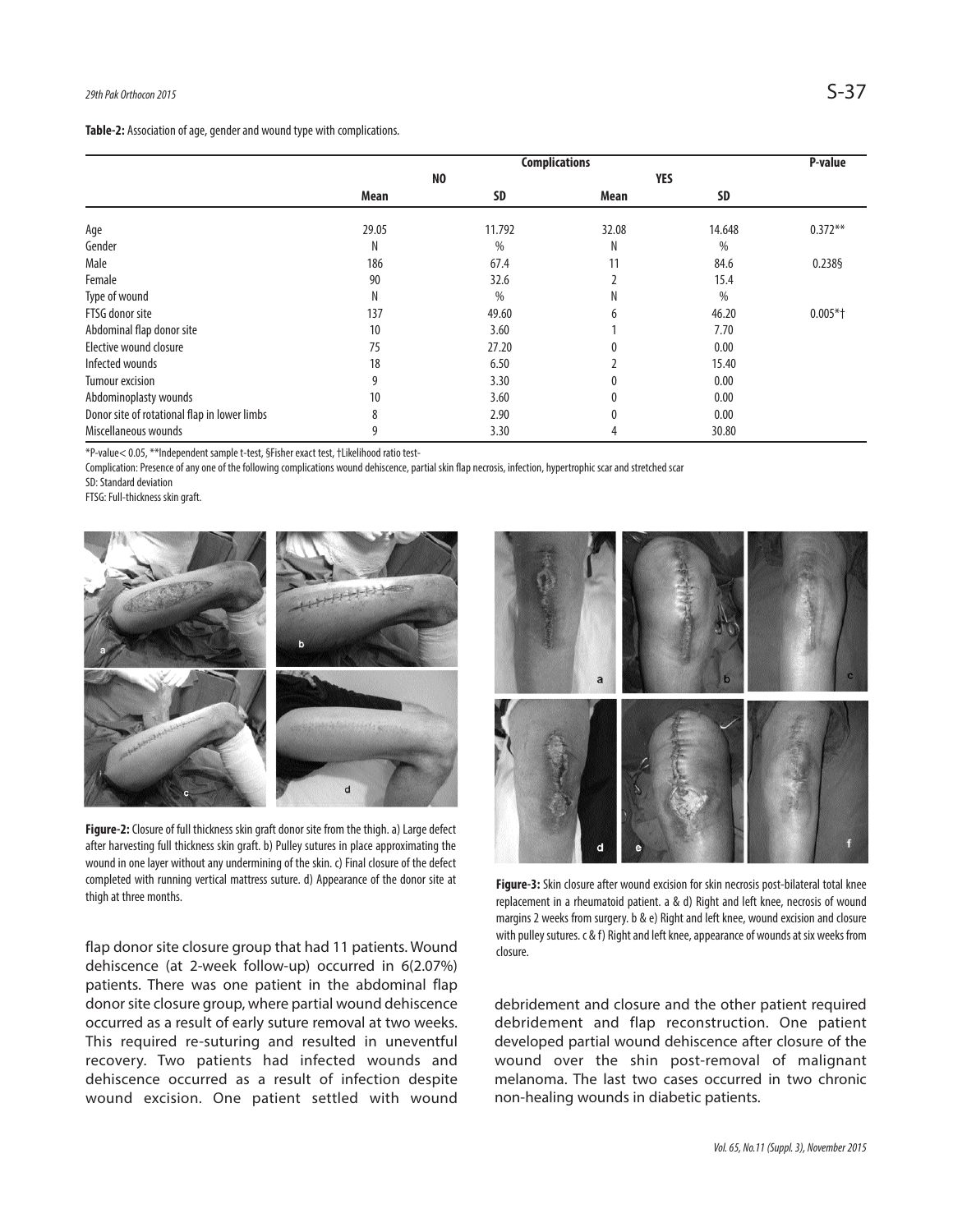Infection (at 2-week follow-up) occurred in 2(0.69%) cases. One patient with chronic osteomyelitis tibia had wound dehiscence due to persistence of bone and soft tissue infection and required segment exision of tibia and internal bone transport. The other case was of malignant melanoma of the distal medial shin where dehiscence and infection occurred. Although it settled with dressings, it added to the morbidity as wound healing was delayed and took a month.

Superficial skin flap necrosis (at 2-week follow-up) occurred in 3 (0.1%) patients with chronic non-healing wounds in diabetic patients, who were not found suitable for any other major procedure due to health issues. All settled with dressings.

No significant tenderness was reported at 12-week followup.

# **Discussion**

Healing of wounds is a multifactorial phenomenon. The general status of protein energy malnutrition and lean body mass are frequently overlooked during patient assessment, leading to healing problems in chronic wounds. <sup>3</sup> A combination of local and systemic factors contribute to the effective delivery of oxygen to the injured tissues, leading to adequate cellular function required for wound healing.<sup>4</sup> Various methods are available for the measurement of wound healing potential, including transcutaneous pressure of oxygen and skin perfusion pressure. <sup>5</sup> The lack of availability of these sophisticated measurement tools in our setups demand careful clinical judgement, which still holds the greatest value as the most important outcome determinant. Wounds under tension due to large soft tissue defects merit expert handling. It is a matter of debate whether the string force in closure of wounds affects the microcirculatory pattern of skin flaps. <sup>6</sup> It is therefore wise to decrease the incidence of flap ischemia by decreasing the tension of wound edges. As a result of fear of wound necrosis or due to lack of expertise and experience, many wounds which could otherwise be primarily closed are left to alternative treatments. This also includes the routine injudicious use of lateral release incision and skin grafts in dynamic compression plating of the tibia. Although many chronic wounds merit alternative treatment modalities like the use of vaccum-assisted closure or matrix-based therapy, 7-9 but a large number of defects can benefit from either primary closure by pulley sutures or flap reconstruction leading to a decrease in long-term functional morbidity. The use of rubber elastic bands<sup>10</sup> for chronic wounds under tension has remained a popular and effective treatment over the years. The abdominal wound dehiscence has been shown to decrease by reinforced tension line

sutures in midline laparotomies. <sup>11</sup> Similarly, defect closure by tension sutures has shown to decrease dead space, thereby improving wound outcome in large defects. 12 Various modifications of mattress sutures have been described to handle this complex issue of defects under tension. 13,14 The use of locked vertical mattress suture was described as early as 1968. <sup>15</sup> There are many studies in literature on the far near near far and horizontal mattress sutures for such situations. 16-18 The techniques of vertical and horizontal mattress "pulley" sutures have been elaborately explained in various studies and texts. 19-22 Ahmed et al. have pointed out the clinical relevance of vertical mattress pulley suture in donor site defects of paired abdominal flap closures. 23 This situation would otherwise demand the use of STSG, leading to additional morbidity. The wound dehiscence in one such case occurred as a result of suture removal at two weeks. We recommend that the sutures over the abdomen be removed at three weeks. Stretched scar in one patient after paired abdominal flap donor site defect closure was a patient-related complication as the patient started squatting in the first week after surgery which caused superficial flap necrosis, delayed healing and a stretched scar.

The results of our study have clearly established the extreme usefulness of this technique in the primary closure of moderately large donor defects of FTSGs, especially from the thigh, again preventing the use of STSGs (Figure-2).

We were able to salvage two cases of bilateral total knee replacements where wound necrosis occurred in the first two weeks of surgery. Both the patients were rheumatoid and were successfully healed by the excision of the wound and closure (Figure-3). The technique was found beneficial in elective wound closures after dynamic compression plating of tibia where oedema makes wound closure difficult in acute fracture surgery. The need for lateral release to aid skin closure was avoided. There is a word of caution. Chronic non-healing wounds, especially neuropathic heel ulcers, implant exposure after skin necrosis post-DCP tibia, post-traumatic big soft tissue defects especially over the tibia exposing bone and transversely oriented wounds over the shin are not suitable for this form of closure. This is a technique for a surgeon who already has mature judgment of the soft tissue reconstruction techniques. No wound should be closed under tension. The blanching and capillary refill of skin flaps should be assessed and if not found appropriate alternative strategies should be used. Careful patient selection and timing of closure is required to prevent infection and wound dehiscence.

We found no significant acute pain in our study as